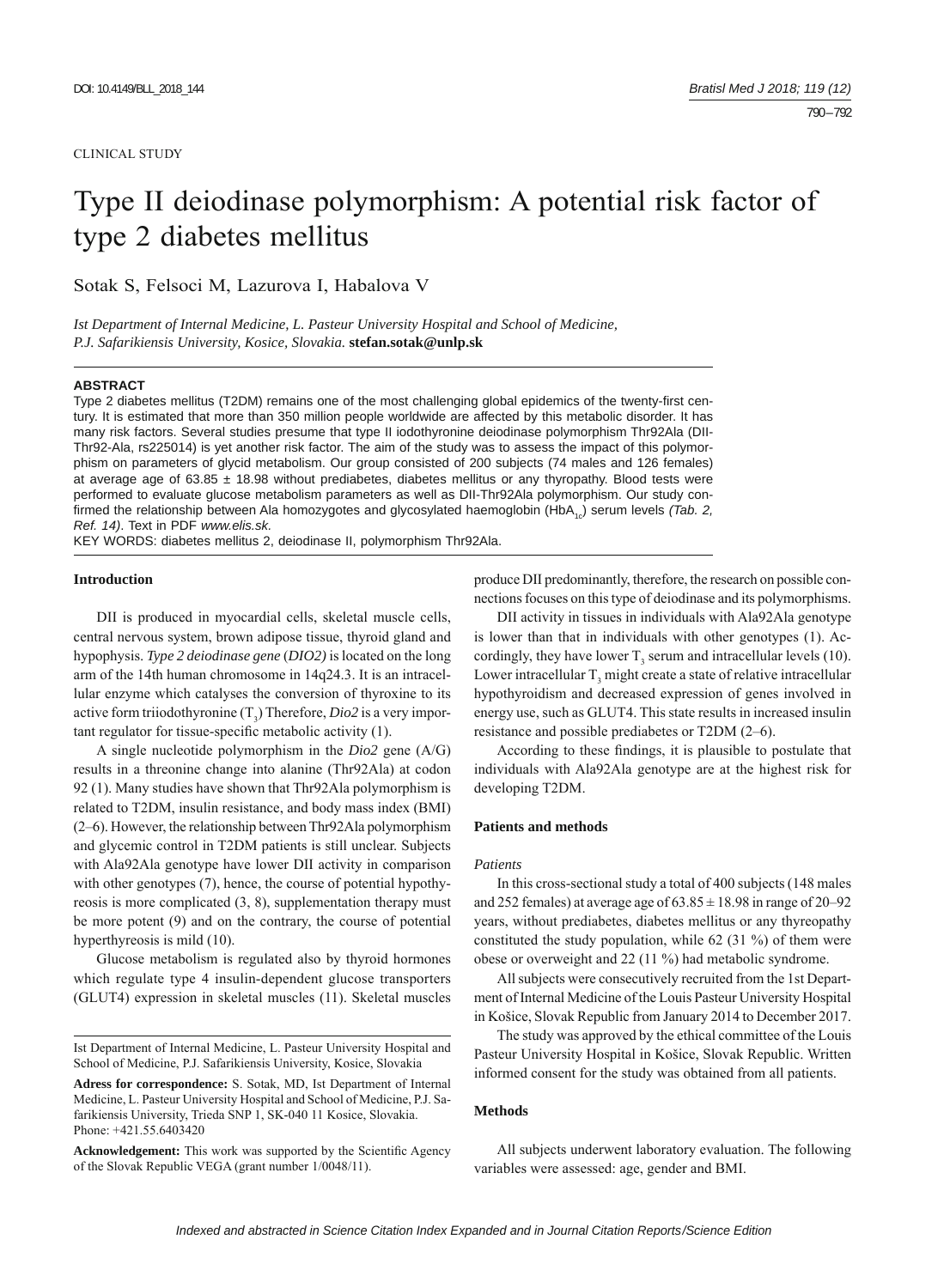Fasting blood samples were collected from the subjects to assess fasting glycaemia, C-peptide, insulin, HbA<sub>1</sub> and DII-Thr92Ala-polymorphism.

The examination of glycaemia was performed using photometric colorimetry while C-peptide, insulin and  $HbA_{1}$  were performed using electrochemiluminescent immunochemistry. The DNA isolation was performed using the Wizard Genomic DNA Purification Kit. The Thr92Ala polymorphism was analysed by melting curve of the short amplicon.

HbA<sub>1c</sub> was assessed by using DCCT and IFFC standards (%, mmol/mol, repectively). BMI was calculated as weight (kg) divided by the square of height  $(m<sup>2</sup>)$ . HOMA index was used to assess insulin sensitivity (glycaemia x insulinaemia / 22.5) with values < 2.4 considered for normal insulin sensitivity.

# *Statistical analysis*

Continuous variables are presented as mean  $\pm$  standard error of mean (SEM), categorical variables are expressed as numbers or percentage of patients. Statistical significance of comparison of categorical variable was conducted using ANOVA test. Deviation from Hardy–Weinberg equilibrium was analyzed using Chi-square (*chi2* ) test. The software program of MS Excel 2003 and SPSS for Windows ver. 15.0 was used for statistical purpose. p value < 0.05 was considered statistically significant.

#### **Tab. 1. Mean values of glycid parameters.**

# **Results**

C-allele (92Ala) frequency was 0.32.

Genotype frequencies of D2 Thr92Ala polymorphism  $(TT = 196 (49 \%)$ ,  $CT = 152 (38 \%)$ , and  $CC = 52 (13 \%)$  did not deviate from Hardy–Weinberg equilibrium proportions ( $p = 0.42$ ; expected frequencies:  $TT = 184 (46.24 \%)$ ,  $CT = 174 (43.52 \%)$ and CC = 40 (10.24 %)).

Ala-homozygotes had significantly higher serum HbA<sub>1</sub> levels  $(5.8 (40) \pm 1.4 (13) \text{ vs. } 5.2 (33) \pm 0.8 (7) \text{ vs } 5.2 (34) \pm 0.8 (7) \%$ (mmol/mol), respectively,  $p = 0.014$ ) than Thr- homozygotes and heterozygotes. However, no significant difference between groups was found ither in fasting serum glycaemia, C-peptide and insulin levels, or in HOMA and BMI indexes (Tab. 1).

# **Discussion**

Eight large studies aimed at DII-Thr92Ala-polymorphism and glucose metabolism were published between years 2002 and 2012. Four of them were from USA, three from Brazil and one from Denmark. Every study included a few thousand subjects. Subjects in every study were divided into three genetic groups: Ala-and Thrhomozygotes and heterozygotes. These groups were compared to each other. Results are controversial (Tab. 2).

| $n = 400$                  | CC                      | <b>CT</b>            | <b>TT</b>            |           |
|----------------------------|-------------------------|----------------------|----------------------|-----------|
| age (years)                | $68.64 \pm 16.78$       | $63.26 \pm 19.65$    | $62.92 \pm 19.22$    | NS.       |
| fasting glycaemia (mmol/l) | $5.16 \pm 0.78$         | $5.04\pm0.94$        | $4.96 \pm 0.67$      | NS.       |
| C-peptide $(\mu g/l)$      | $3.75 \pm 2.02$         | $3.58 \pm 2.21$      | $3.83\pm2.3$         | NS.       |
| insulin $(mIU/l)$          | $9.26 \pm 6.16$         | $11.95 \pm 12.76$    | $11.80 \pm 7.33$     | <b>NS</b> |
| HOMA index                 | $2.22 \pm 1.75$         | $3.06 \pm 3.86$      | $2.57 \pm 1.7$       | NS        |
| $HbA_{1}$ (% (mmol/mol))   | 5.8 $(40) \pm 1.4$ (13) | $5.2(33) \pm 0.8(7)$ | $5.2(34) \pm 0.8(7)$ | > 0.05    |
| $BMI$ (kg/m <sup>2</sup> ) | $27.0 \pm 6.76$         | $25.1 \pm 3.87$      | $24.4\pm 4.21$       | <b>NS</b> |

**Tab. 2. Studies investigating the relationship between type II deiodinase Thr92Ala polymorphism and type 2 diabetes mellitus.**

| Authors         | Publication year | State (race or nation)                | Results                                                                                                                                |  |
|-----------------|------------------|---------------------------------------|----------------------------------------------------------------------------------------------------------------------------------------|--|
| Mentuccia et al | 2002             | <b>USA</b><br>(Americans -Caucasians) | higher risk of T2DM was confirmed in Ala-homozygotes in comparison with<br>Thr-homozygotes and heterozygotes                           |  |
|                 |                  |                                       | non-diabetic Ala-homozygotes have higher HOMA index in comparison with<br>non-diabetic Thr-homozygotes and heterozygotes               |  |
| Canani et al    | 2005             | Brasil (Brasilians)                   | non-diabetic Ala-homozygotes have higher HOMA index in comparison with<br>non-diabetic Thr-homozygotes and heterozygotes               |  |
| Mentuccia et al | 2005             | USA (Amishes)                         | higher risk of T2DM was not confirmed in any group                                                                                     |  |
| Grarup et al    | 2007             | Denmark (Danes)                       | higher risk of T2DM was not confirmed in any group                                                                                     |  |
|                 |                  |                                       | non-diabetic Ala-homozygotes have higher fasting glyceamia levels in comparison<br>with non-diabetic Thr-homozygotes and heterozygotes |  |
| Maia et al      | 2007             | USA (Americans)                       | higher risk of T2DM was not confirmed in any group                                                                                     |  |
| Dora et al      | 2010             | Brazil (Brazilians)                   | higher risk of T2DM was confirmed in Ala-homozygotes in comparison with<br>Thr-homozygotes and heterozygotes                           |  |
|                 |                  |                                       | Ala-homozygotes with T2DM have higher $HbA_{1c}$ in comparison with Thr-homo-<br>zygotes and heterozygotes with T2DM                   |  |
| Estivalet et al | 2011             | Brazil (Brazilians)                   | Ala-homozygotes with T2DM have higher insulin resistance in comparison with<br>Thr-homozygotes and heterozygotes with T2DM             |  |
| Nair et al      | 2012             | USA (Pima Indians)                    | higher risk of T2DM was confirmed in Ala-homozygotes in comparison with<br>Thr-homozygotes and heterozygotes                           |  |

References 2–6, 12–14